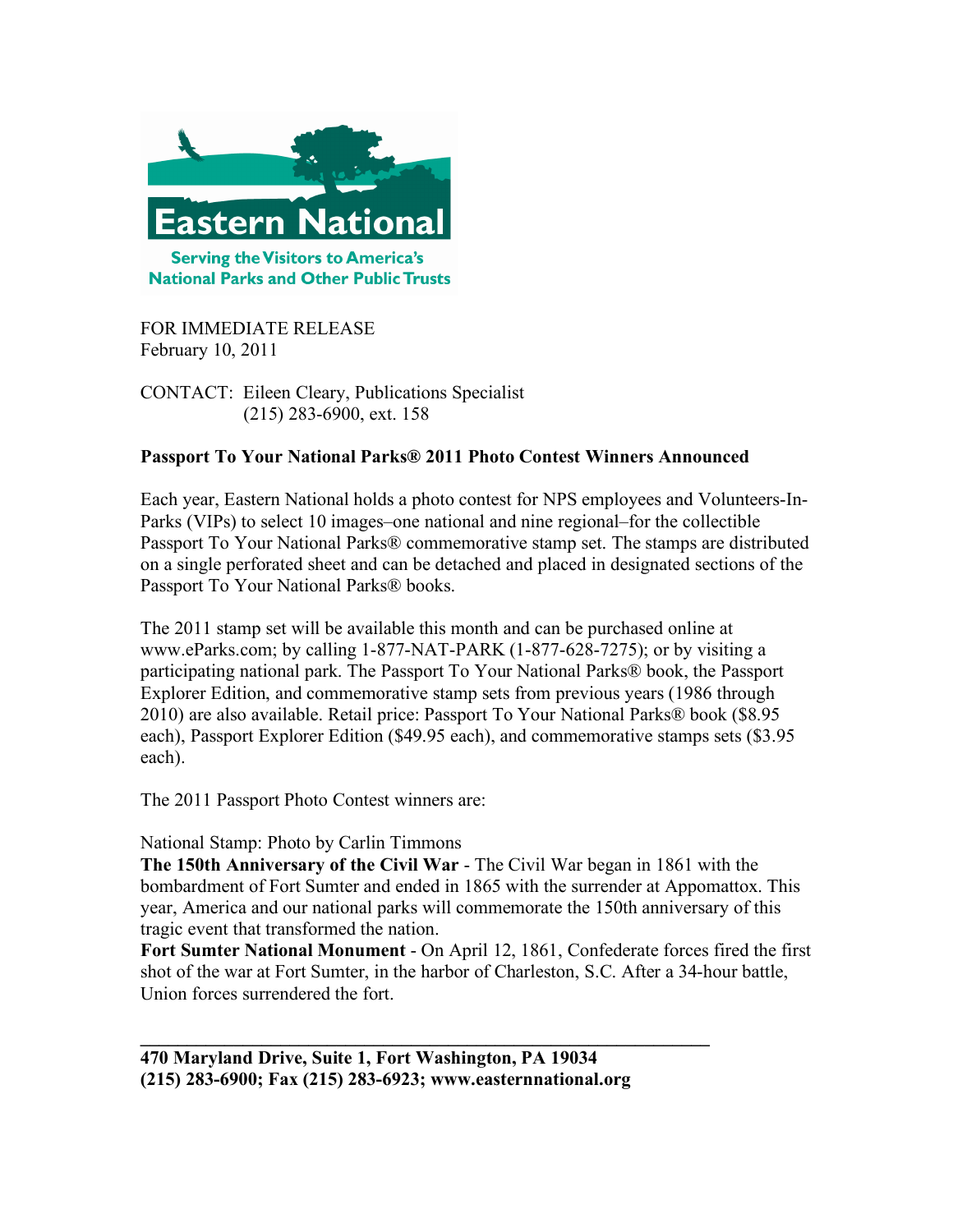## North Atlantic Region: Photo by Robert Thayer

**Adams National Historical Park** - The Old House at Peace field was home to four generations of the Adams family, including Presidents John and John Quincy Adams, First Ladies Abigail and Louisa Catherine Adams, Minister to England Charles Francis Adams, and writers Brooks and Henry Adams.

## Mid-Atlantic Region: NPS Photo

**Prince William Forest Park** is a 15,000-acre wooded oasis located 35 miles south of Washington, D.C., along North and South Fork Quantico Creeks. In the 1930s, the Civilian Conservation Corps built more than 150 cabins in the park for overnight outdoor camps for urban youth.

## National Capital Region: Photo by Kathryn Williams

**Ulysses S. Grant Memorial** - Mounted on his warhorse Cincinnati, the statue of General Grant maintains a vigil outside the west facing of the United States Capitol. Sculpted by self-trained artist Henry M. Shrady, it was dedicated on April 27, 1922, the 100th birthday of General Grant.

## Southeast Region: Photo by Yvonne Manske

**Fort Frederica National Monument** celebrates the 275th anniversary of the founding of Frederica in 2011. The site preserves the remains of a British town that served as a defense against Spanish Florida and helped defend Britain's claims to the new colony of Georgia during the War of Jenkins' Ear.

### Midwest Region: Photo by Stuart Schneider

**Niobrara National Scenic River** protects not only high water quality and outstanding paddling opportunities, but also an array of other unique features. Six terrestrial ecosystems converge, providing the biodiversity of today, while soaring cliffs hold substantial fossil mammal sites and over 200 waterfalls.

### Southwest Region: Photo by Max Kandler

**Fort Davis National Historic Site** contains one of the best-preserved frontier United States Army posts in the American Southwest. From 1854 to 1891, Fort Davis troops scouted, escorted the mail, protected pioneers, and fought raiding Indian bands. Soldiers serving there included African Americans known as "Buffalo Soldiers."

### Rocky Mountain Region: Photo by Chad Allmendinger

**Theodore Roosevelt National Park** memorializes our 26th president and his conservation legacy. It is comprised of the North Unit; South Unit; and the Elkhorn Ranch Unit, site of Roosevelt's home ranch. The 70,000-acre park offers colorful vistas and opportunities to view wildlife in the North Dakota badlands.

### Western Region: Photo by Sheryl Buchanan

**Devils Postpile National Monument**, established in 1911, protects and preserves the Devils Postpile formation, the 101-foot-high Rainbow Falls, and beautiful mountain